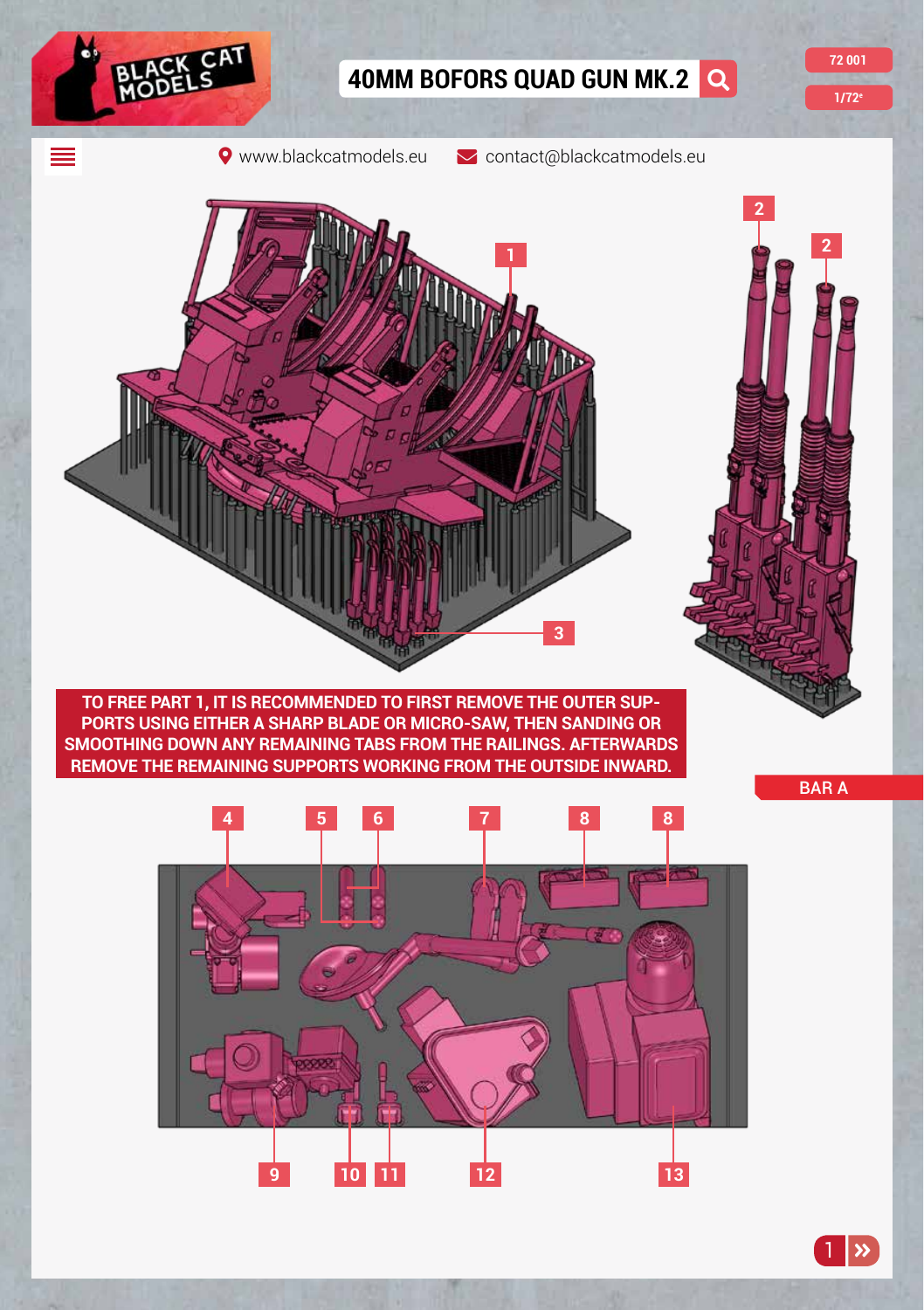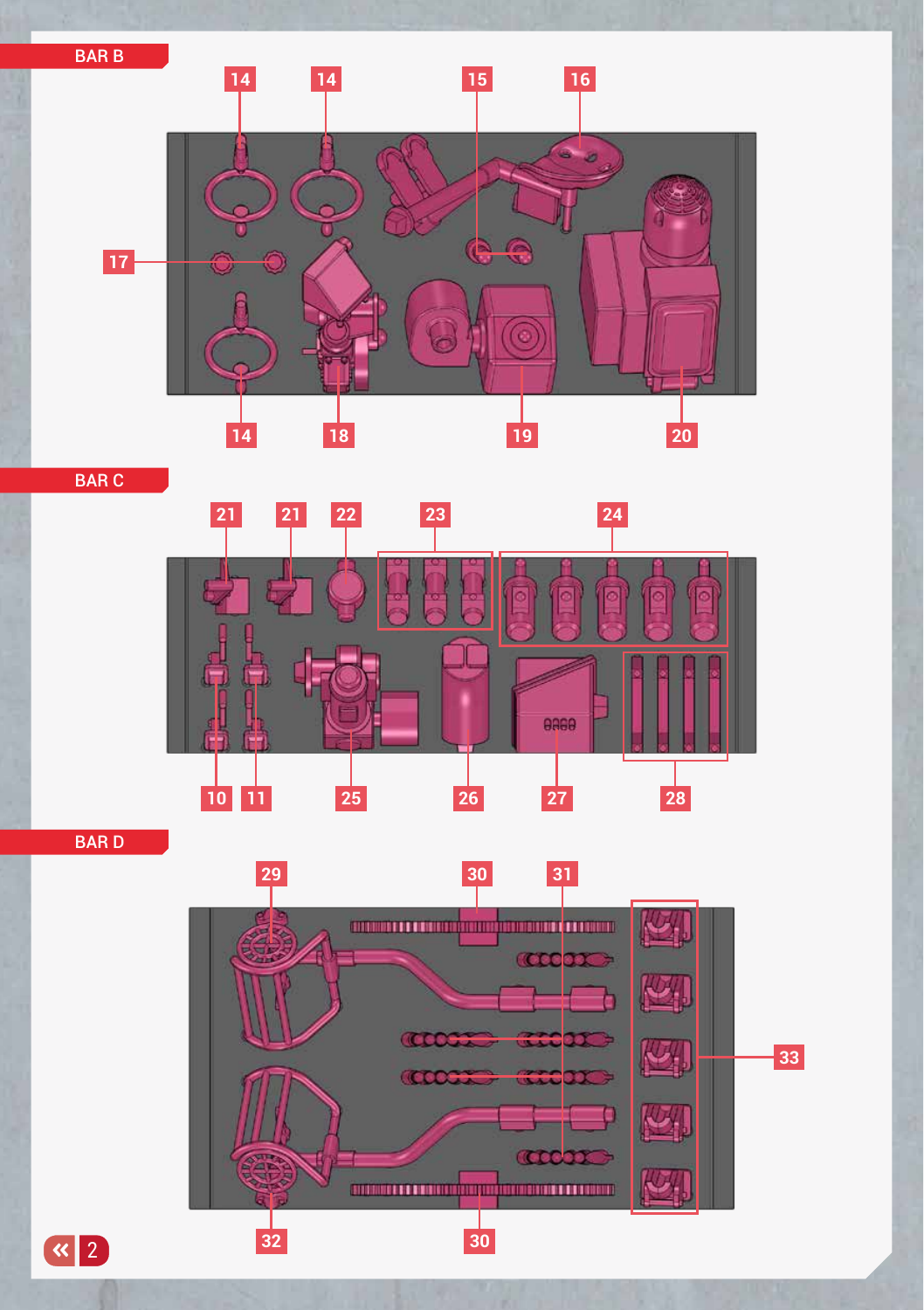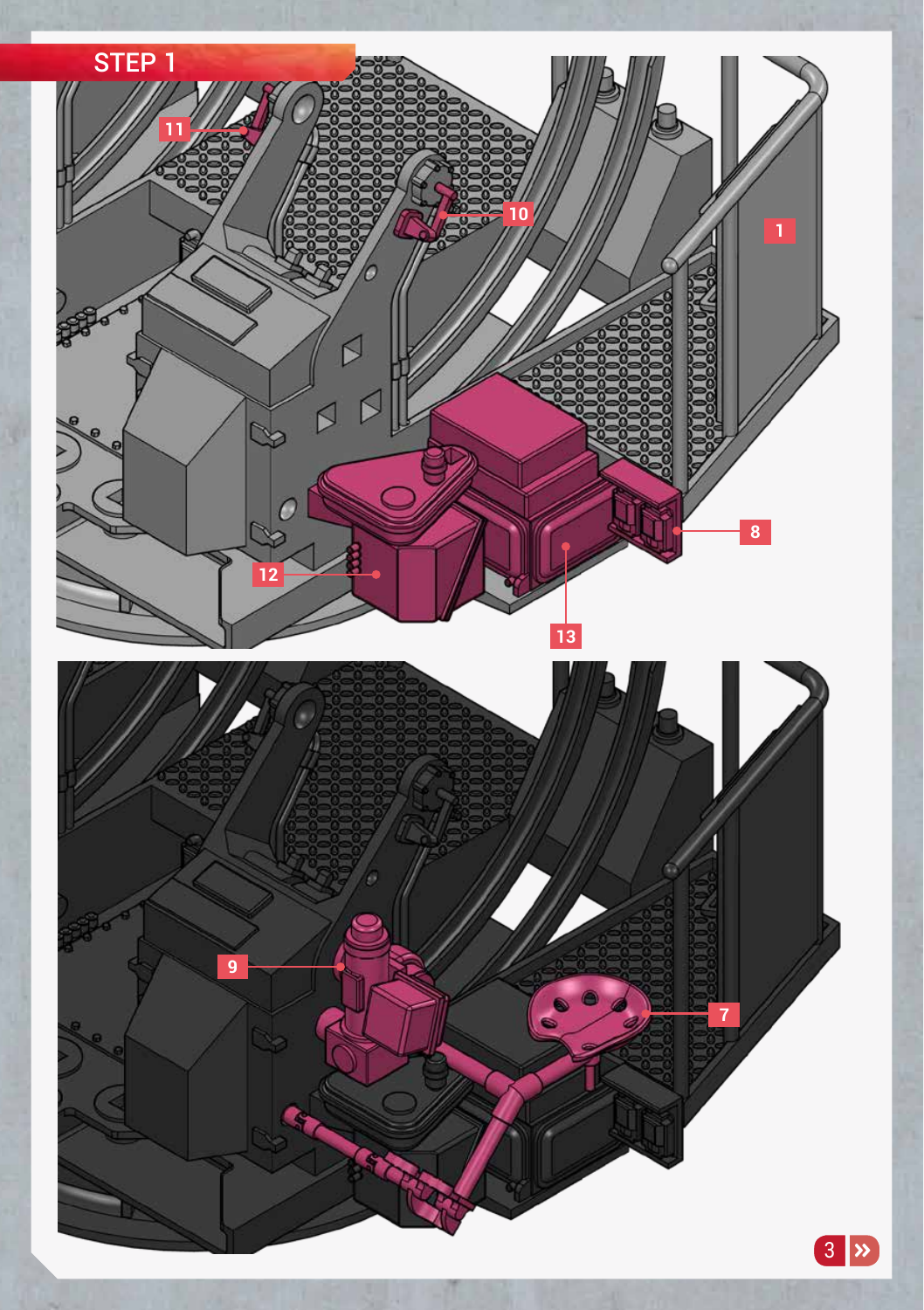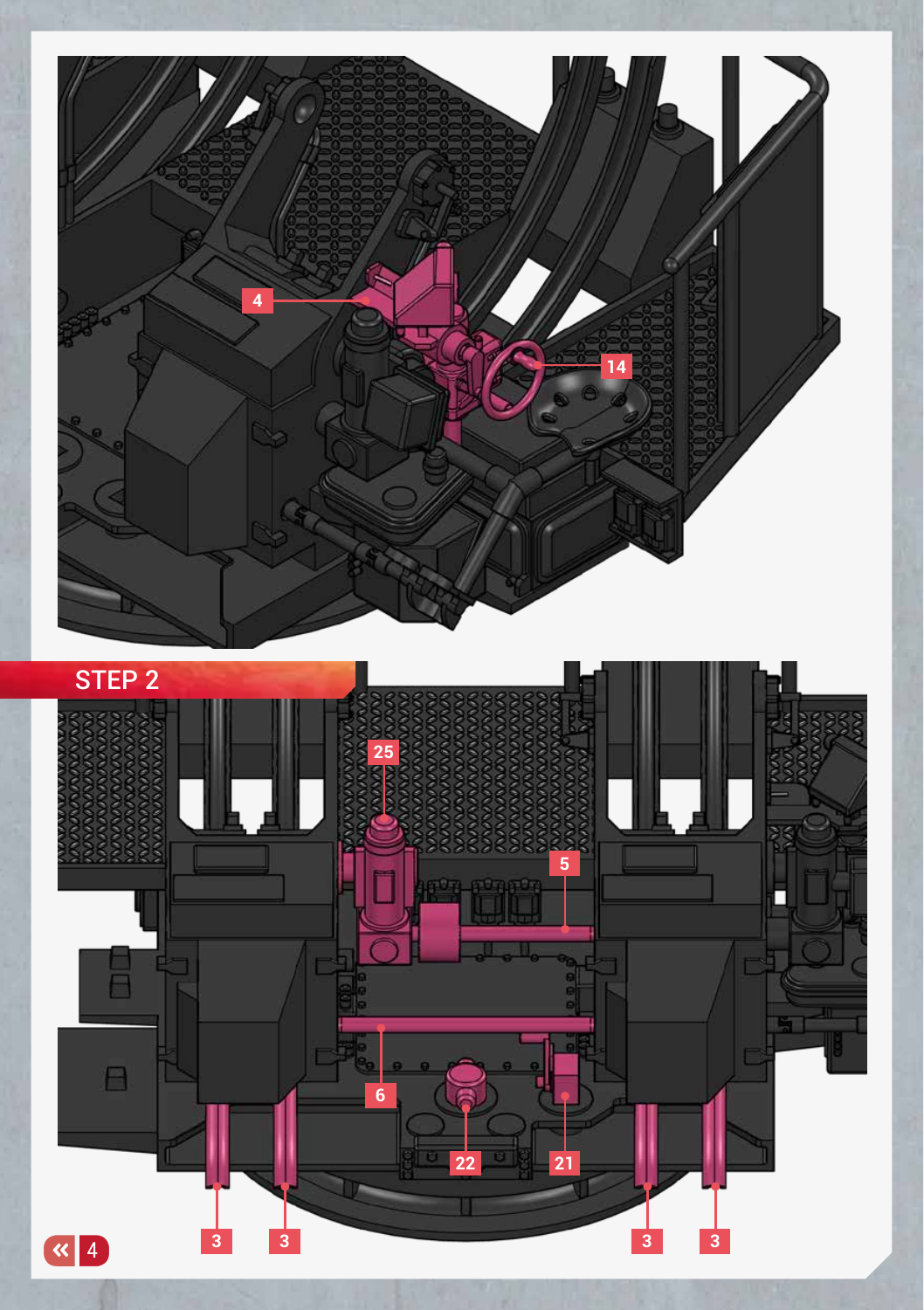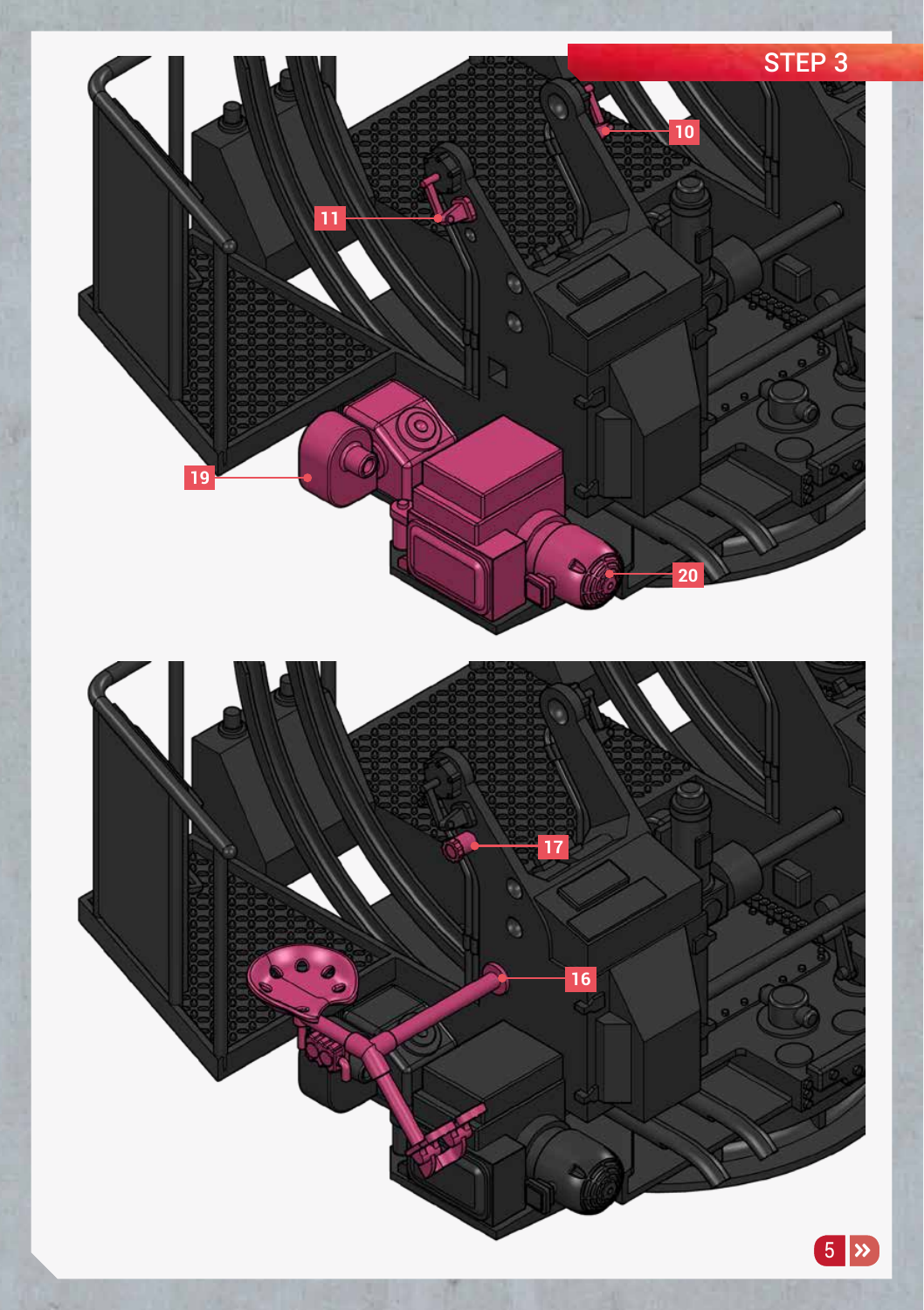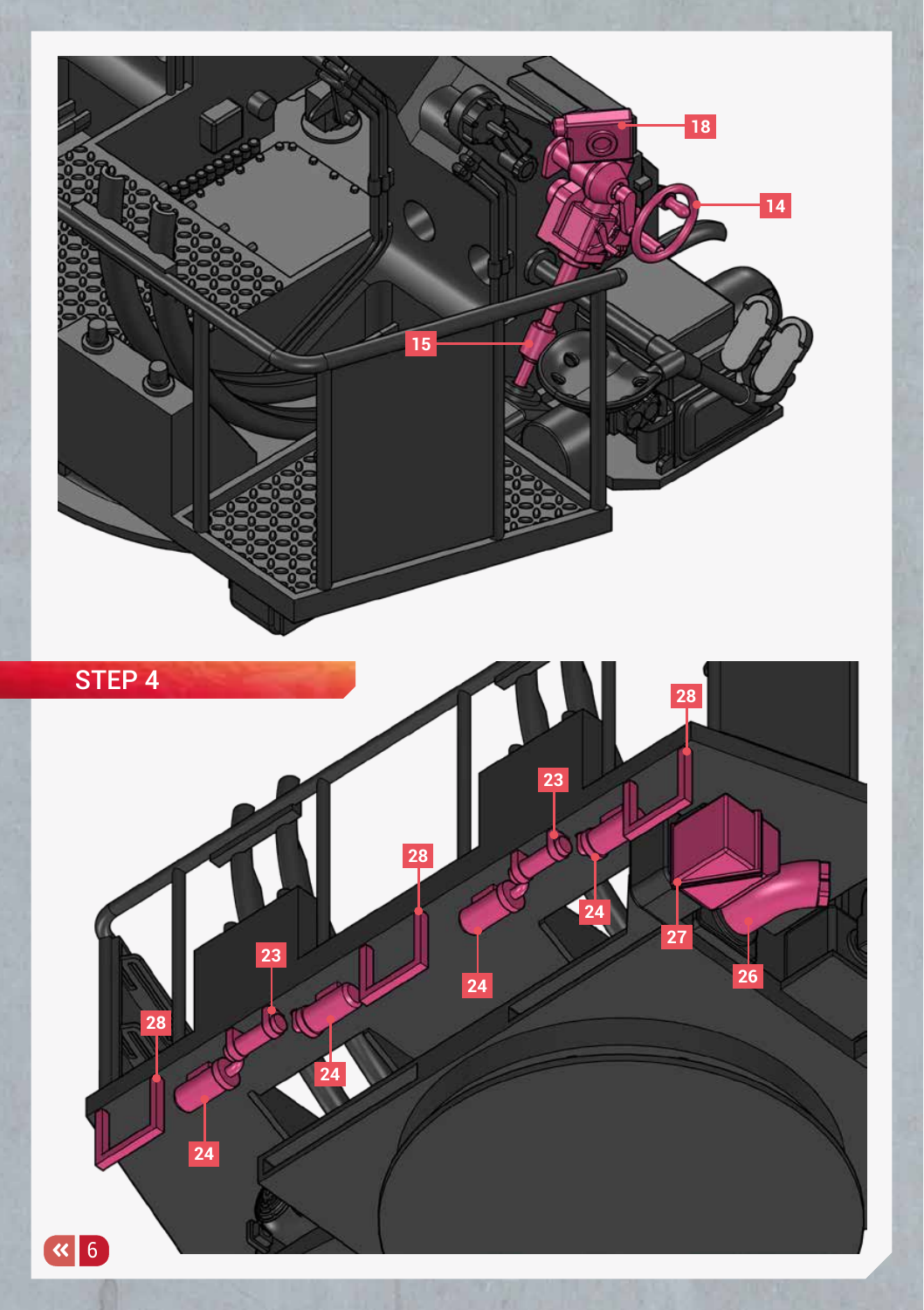## STEP 5